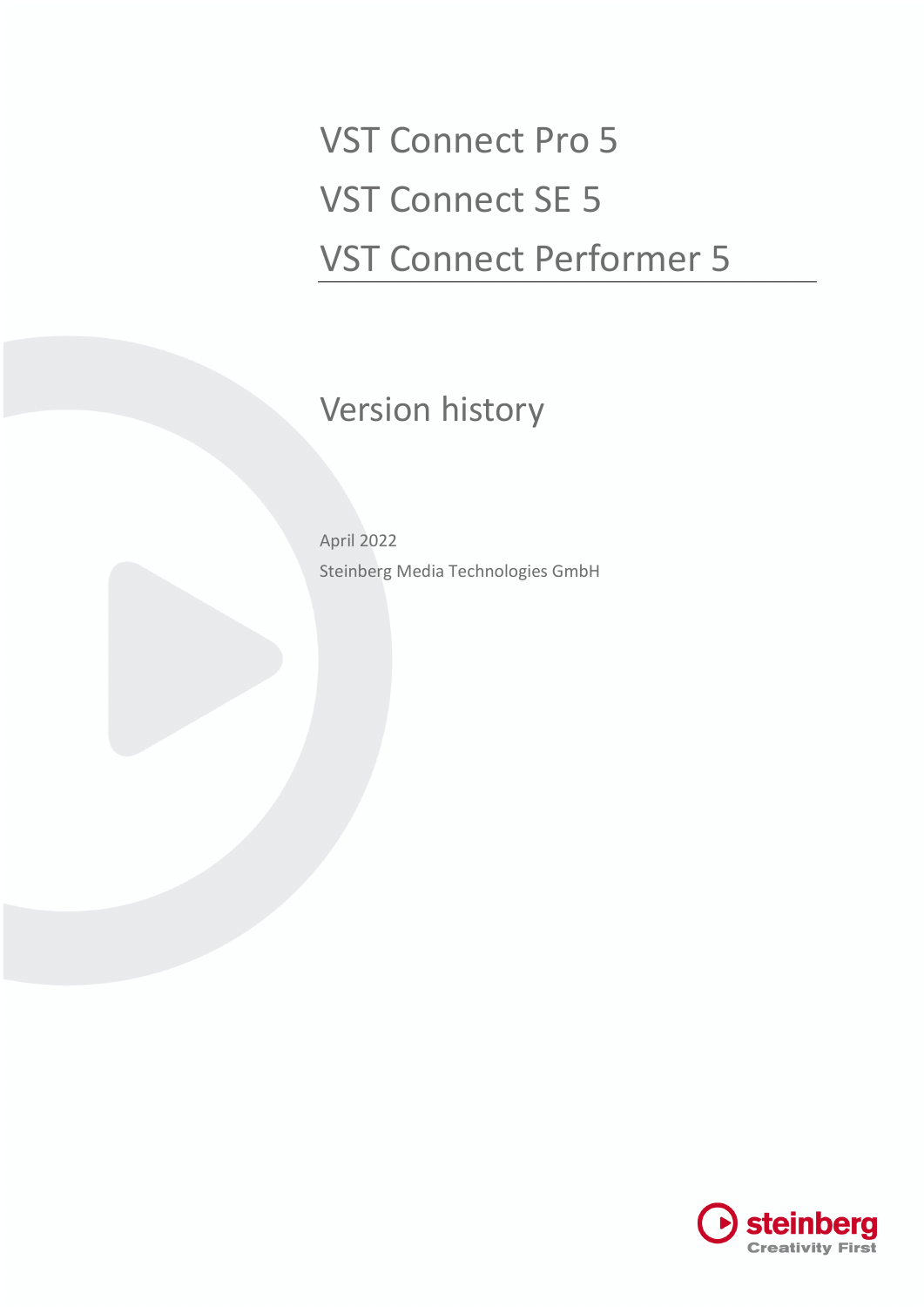

#### **April 2022**

This version contains the following improvements and issue resolutions.

# Improvements

- Improved stability for functionality "Get HD files"

| Area       | <b>Issue</b>                                                                                                            |
|------------|-------------------------------------------------------------------------------------------------------------------------|
| GetHD      | Sometimes missing audio files when using "Get HD files".                                                                |
| GetHD      | Unmatched recorded audio files in setup / manager.                                                                      |
| <b>ADR</b> | Always shown secondary ADR swipe.                                                                                       |
| <b>ADR</b> | Take length indicator covers ADR dialogue text.                                                                         |
| <b>ADR</b> | ADR dialogue text of the following Take is shown at the end of the active<br>Take.                                      |
| Video      | Sporadically no video overlays after established connection.                                                            |
| Video      | Incorrect video picture aspect ratio in rare cases.                                                                     |
| Video      | Too large video area overlaps controls.                                                                                 |
| Settings   | Incorrectly used settings / preferences for VST Connect SE after using VST<br>Connect Pro.                              |
| Performer  | Loud audio burst during audio stream.                                                                                   |
| Performer  | Not showing the correct video picture in Performer after locating in the<br>project (e.g. via markers in marker track). |
| Other      | Unused knob mode that is set up in the Cubase / Nuendo preferences.                                                     |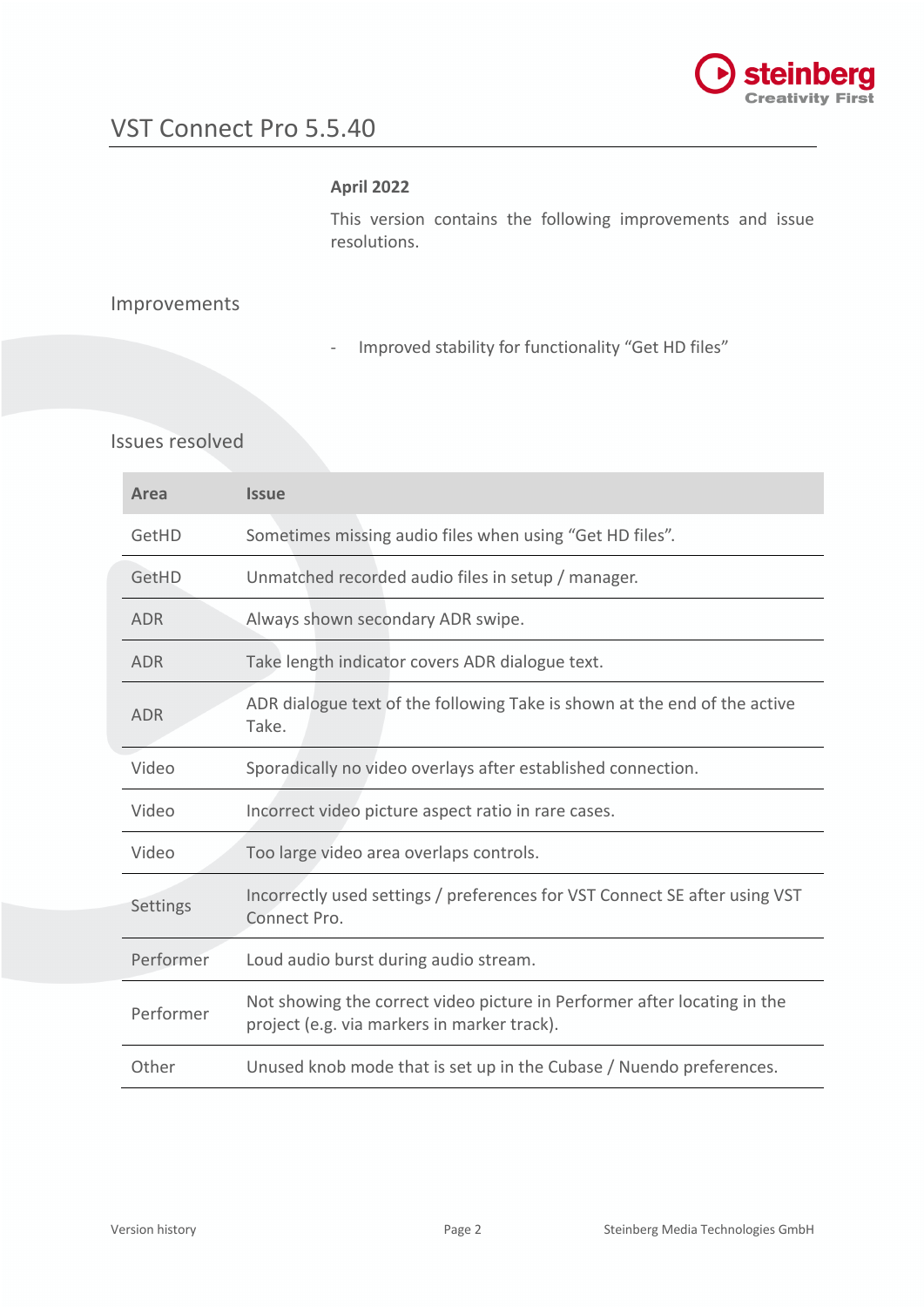

# **April 2022**

This version contains the following improvements and issue resolutions.

| Area      | <i><b>Issue</b></i>                                                                          |
|-----------|----------------------------------------------------------------------------------------------|
| GetHD     | Receiving incorrect file size or file not opening when using "Get HD file"<br>functionality. |
| GetHD     | Long waiting time and double imported files when using "Get Local HD<br>files".              |
| Performer | Set up buffer size underneath 512 samples is not possible.                                   |
| Performer | Using Enter key after inserting ID Key has no effect.                                        |
| Performer | Certain characters incorrectly shown in diologue text.                                       |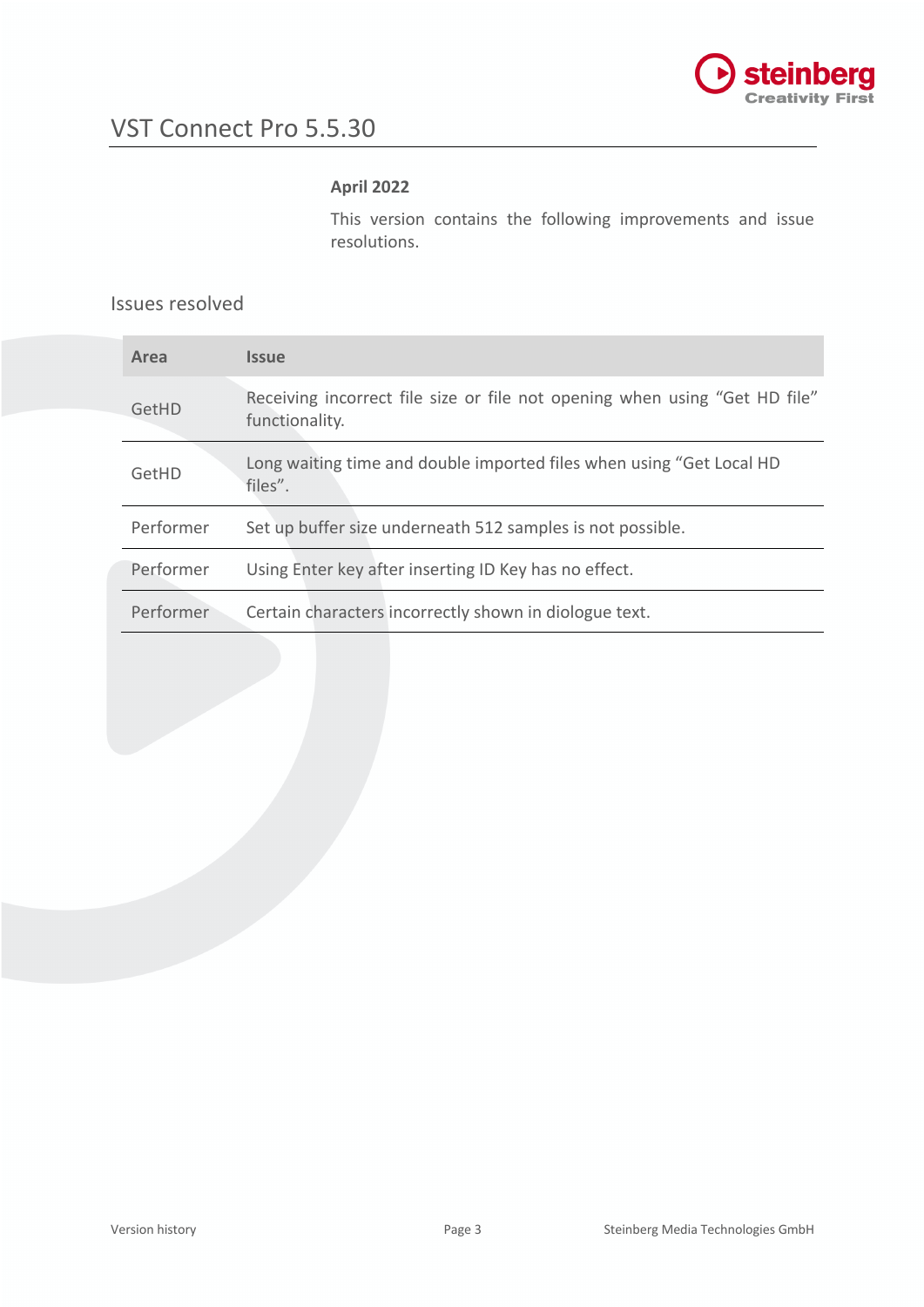

#### **April 2021**

This version contains the following improvements and issue resolutions.

# New Functionality

- Share video (screen sharing) in each direction (from Connect to Performer and from Performer to Connect) – for both Cubase and Nuendo users.
- Full Nuendo ADR functionality support, including video overlays as Swipes, Countdown, Dialogue, etc, as well as individual signal switching for ADR Rehearse, Record, Review modes with each Pre-, Take-, Post- Roll phase.
	- o Works only in conjunction with Nuendo.
	- o Nuendo 10.3.10 or Nuendo 11.0.20 required.
- Mixer channels in VST Performer can be renamed either within VST Connect or within VST Performer.
- New tracks created in the recording project via the Get HD File functionality will be named according to the mixer channels in the Performer.
- All Performer mixer settings, including plug-ins and their parameters, will be stored to the corresponding recording project and will be restored when re-connected to the corresponding project.

## Improvements

- Get HD File transfer will resume when re-connecting at the same point after the file transfer was stopped, either
	- o by stopping the transfer on purpose, or
	- o after a problem with the Internet connection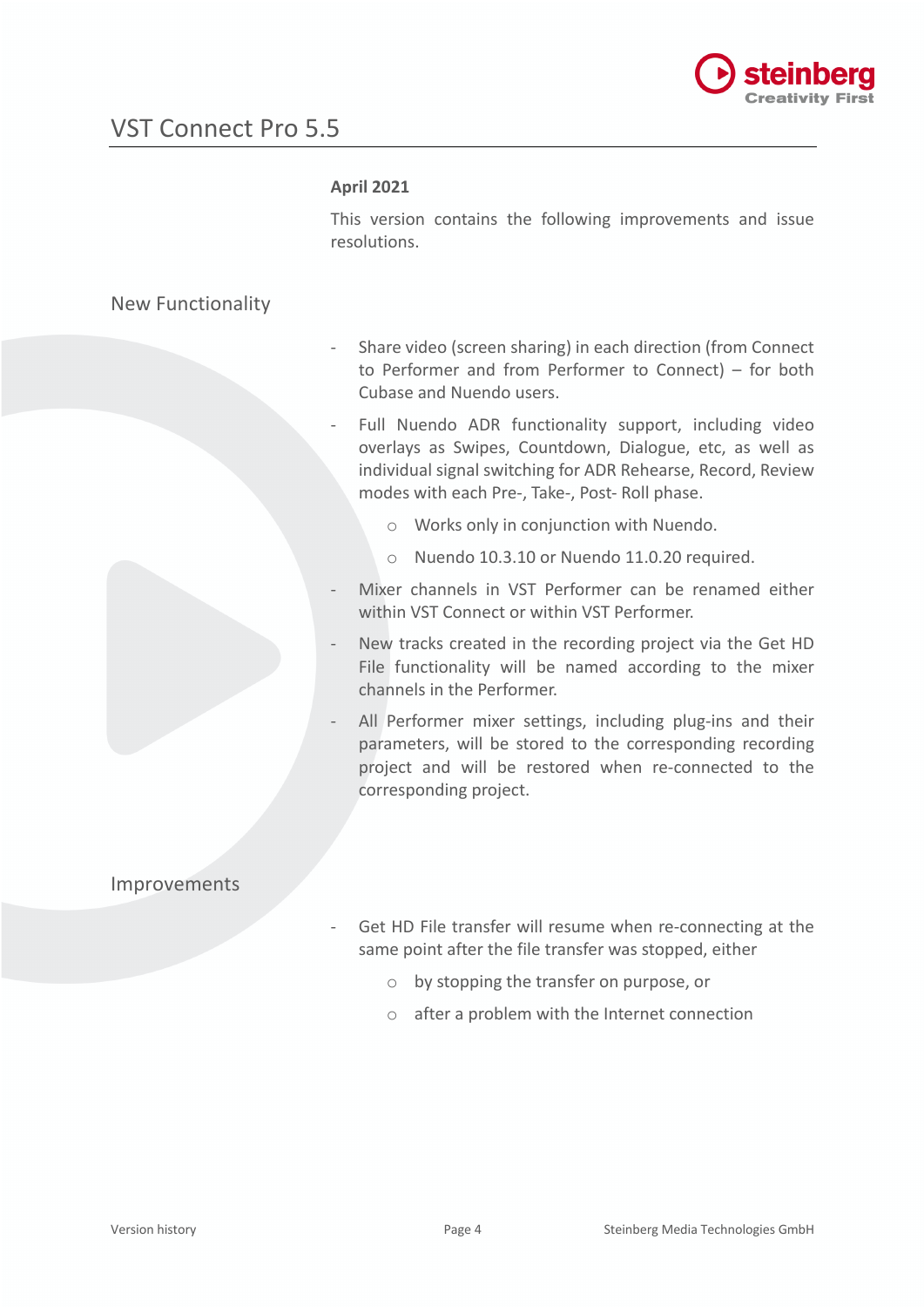

# Known issues and solutions

# Screen sharing

Share video functionality does not seem to work

On macOS, open System Preferences, select Security & Privacy, then the Privacy tab. In the Screen Recording entry activate "Nuendo 10", "Nuendo 11" or "VST Connect Performer" to enable screen sharing for that application.

# Marker window

If the Marker window is filtered to a dedicated character for recording consecutive takes of that character, the dialogue overlay for in-between takes that belong to another character might be visible.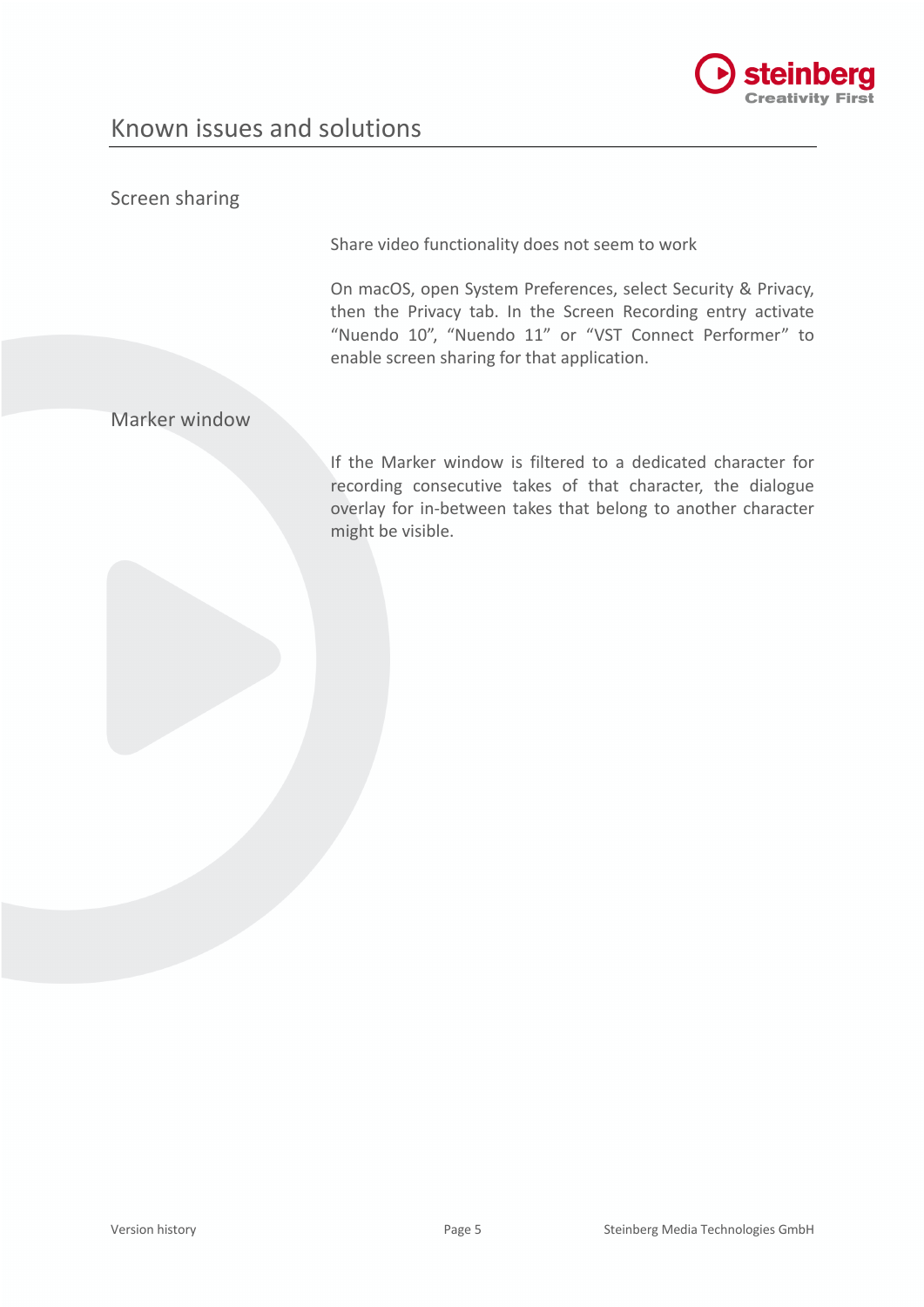

# VST Connect Pro 5.0.20.585

#### **December 2020**

This version contains the following improvements and issue resolutions.

### Improvements

- The microphone in VST Connect Performer can now be temporarily switched off.
- A Privacy button has been added to VST Connect that shows the performer's privacy status.
- MIDI SysEx is now supported.
- A new user interface for "View settings" in the video area has been implemented.

| Area        | <b>Issue</b>                                                                    |
|-------------|---------------------------------------------------------------------------------|
| Settings    | The visual feedback of "View settings" now works as expected (Windows<br>only). |
| <b>MIDI</b> | MIDI Out selection now works for all selections.                                |
| <b>MIDI</b> | Fixed the limitation for usage of the first MIDI Out device only.               |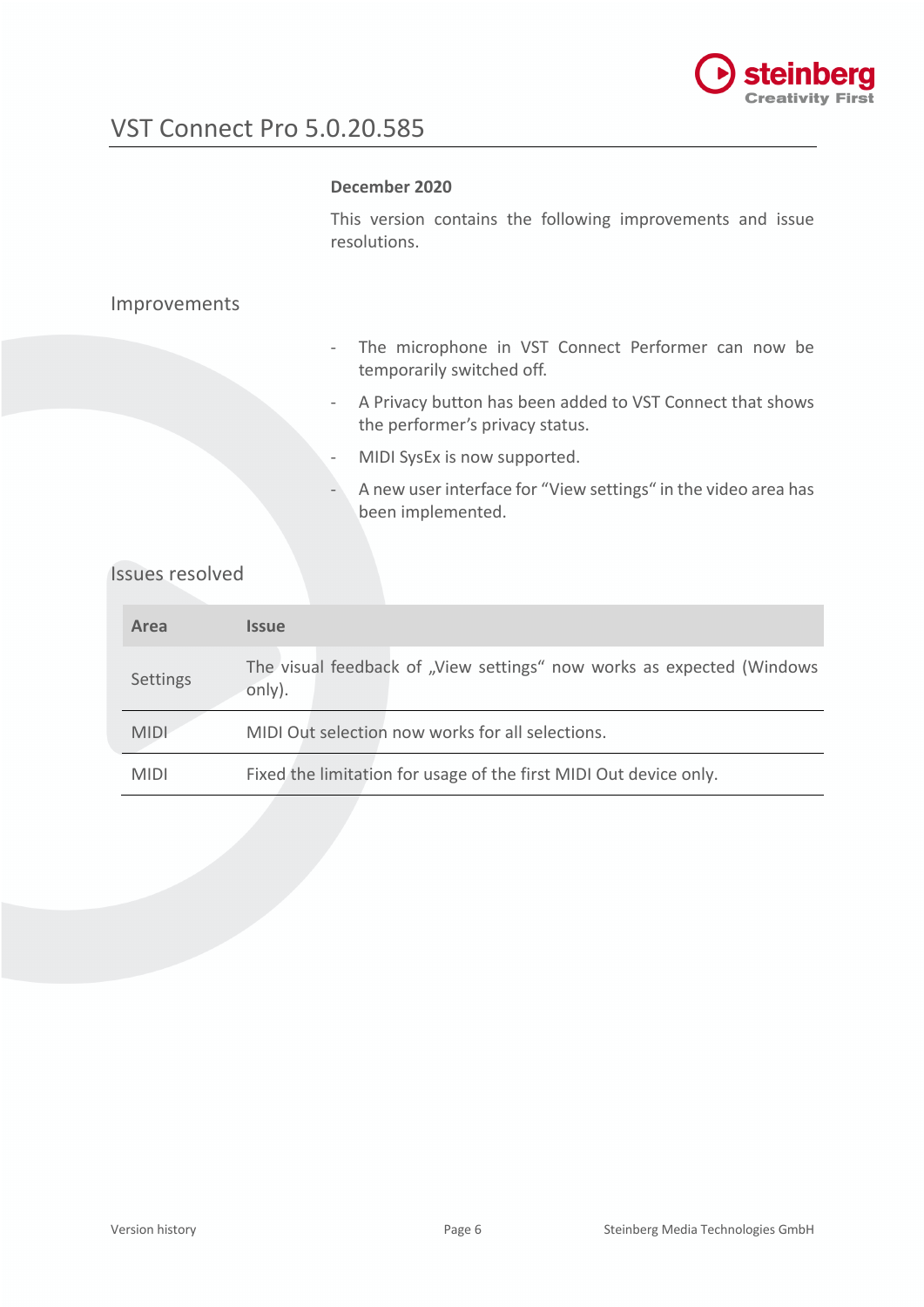

#### **November 2020**

This version contains the following improvements and issue resolutions.

# Improvements

- Cycle playback for video streaming and local video playback in VST Connect Performer, as well as for the timecode display, are now supported.
- A delete button has been added to VST Connect Pro, to delete recordings in VST Connect Performer.
- The Get HD files functionality has received many improvements.
- A warning message will appear when switching off the device before the Get HD file transfer has finished.
- Video streaming responsiveness has been improved.
- A warning message will appear when the record enable button is switched off on the Master channel, so that no HD files are recorded.
- Record status for channels has been added to VST Connect Performer.
- The visibility of the selected channel has been improved.
- A toggle functionality for the Open Editor key command has been added to VST Connect Pro.